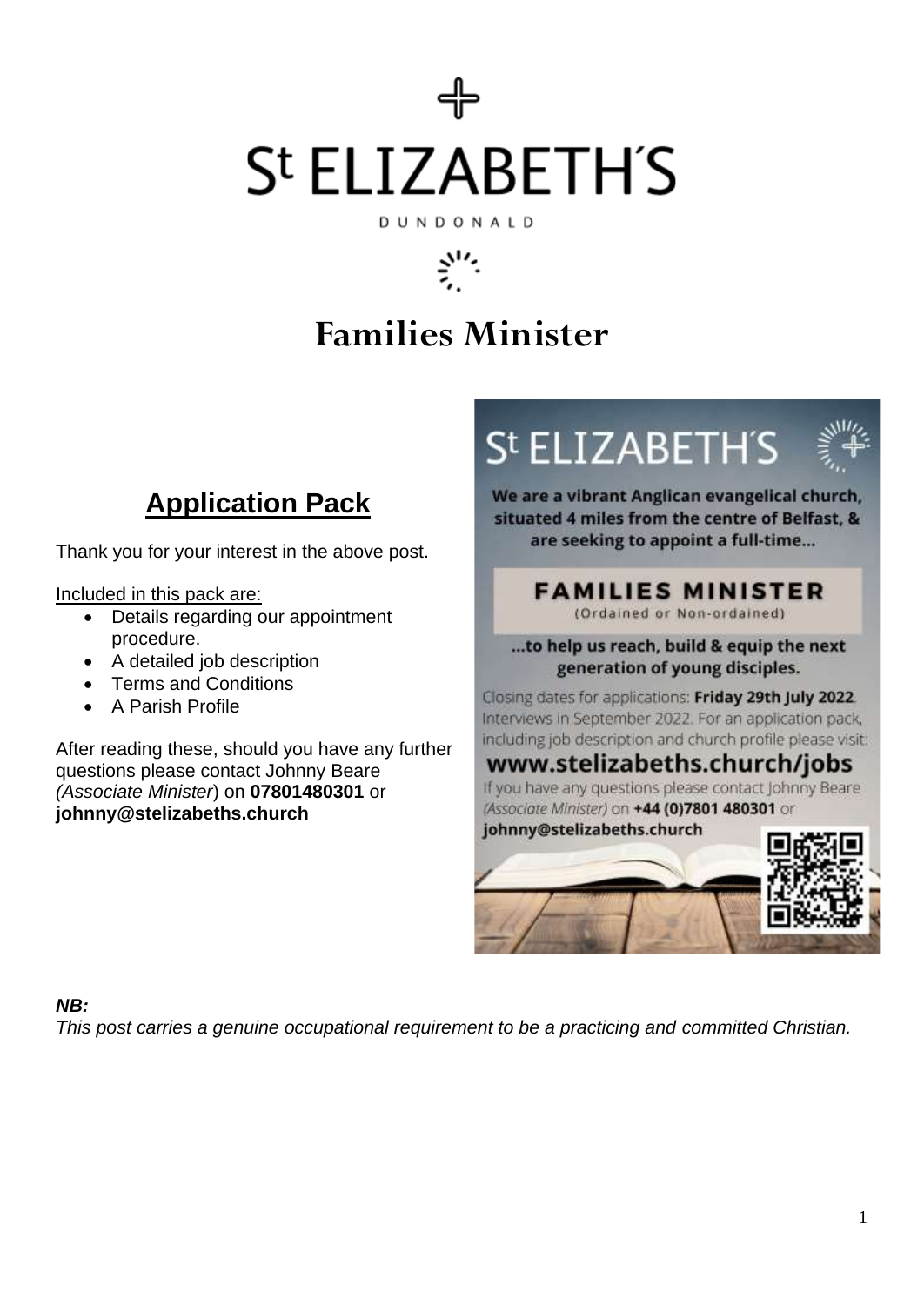### **Appointment Procedure**

If you are interested and would like to pursue this post, then send your CV with the names of two referees. One of these will be someone you have worked for (e.g. employer, rector, vicar etc.). The other should be someone who has observed you in ministry (e.g. church member).

Also send a recent recording of you giving a talk (if this is accessible on-line, just give the details). If this is not possible, then please send full notes of a recent talk.

And on a separate sheet tell us why you may be suited to this post and what you believe are some of the key elements involved in developing a children's and youth ministry that endures.

The closing date for applications is **Friday 29th July 2022.**

If short-listed, an interview will be arranged with myself and some representatives from the Select Vestry. Interviews will take place in September 2022. A further interview can be arranged to clarify any outstanding details.

Informal visits to St. Elizabeth's or any of our children's and/or youth meetings are welcome.

Depending on the number of people who express interest, we are aiming to make the appointment by the end of September 2022.

We hope this is helpful. Don't hesitate to get in touch at any point if you have any questions.

Thanks again for your interest.

Johnny Beare

**Address:** 12 Millreagh Heights, Dundonald, Co Down, BT16 1TP **Phone:** +44 (0)7801 480301 **Email:** johnny@stelizabeths.church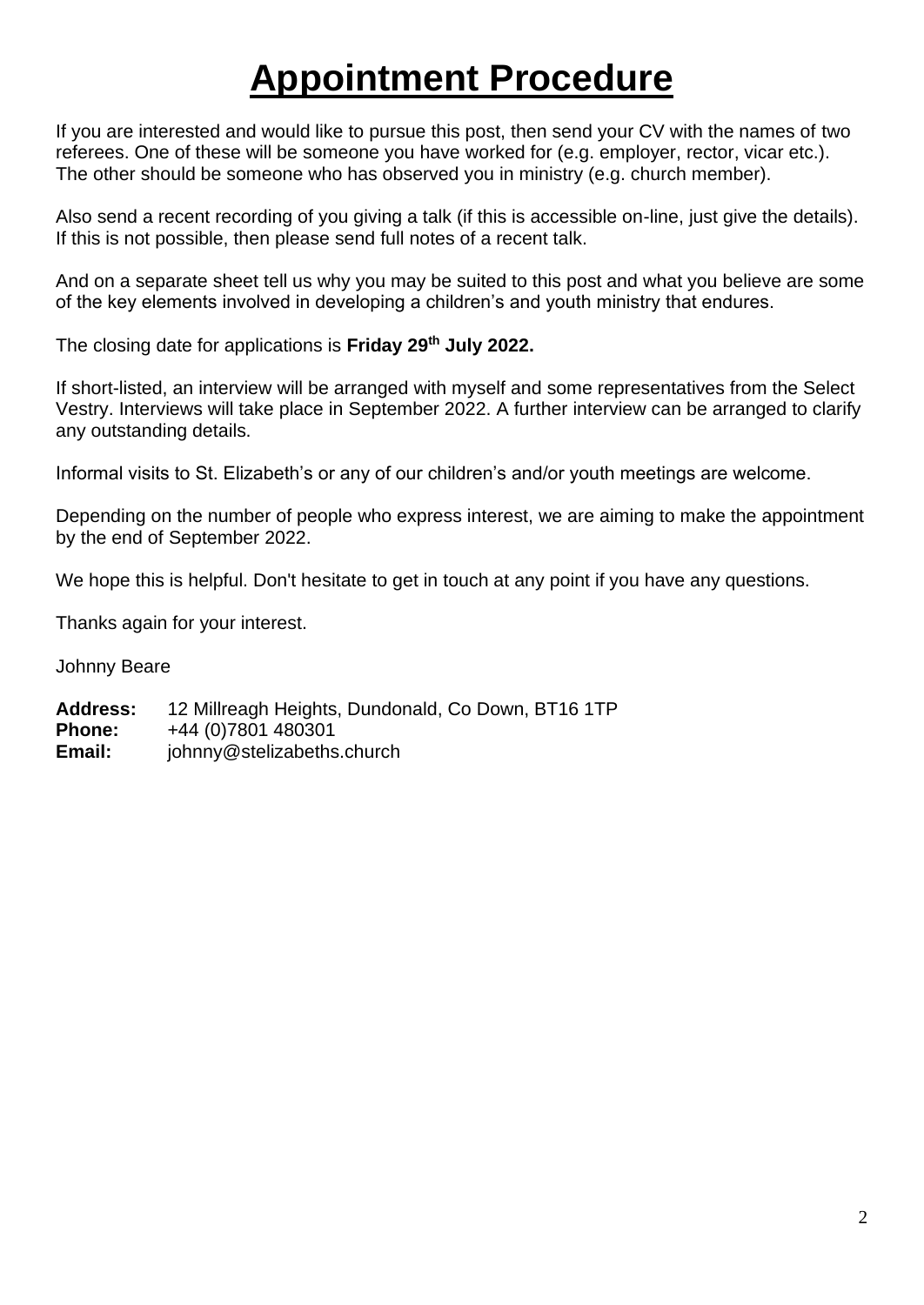# St ELIZABETH'S DUNDONALD

# بهبلج

### **Families Minister**

## **Job Description**

**Job Title:** Families Minister

**Responsible to:** Rector (on behalf of the Select Vestry)

**Summary of role:** The role of Families Minister is a senior position within the pastoral team. The Families Minister will partner with the Rector in helping the people of St Elizabeth's meet their principle aims of Reaching the Lost, Building Believers and Sending Workers. Specifically, the Families Minister will serve the church family, of St Elizabeth's, by helping us in our task of making and maturing disciples among the next generation. This job will require an ability to teach and apply the Bible to children and young people, and an ability to use the Bible to train and equip volunteer leaders, parents and the whole church family to be involved in ministry to our young ones.

#### **Vision Statement:**

Our vision is to see every child, which God has placed in our care, come to know the Lord Jesus as their Saviour and King; and to continue knowing, loving and serving him (within the context of the local church) throughout the rest of their lives. We appreciate that this is not our culture's vision for our children, and therefore, living this life will be tremendously difficult for the next generation. In order, to provide them with the firm foundation from which they can thrive, in the Christian life, we will always aim to:

- **Prioritize preaching & teaching the Gospel,** so that children receive the grace of Jesus Christ, and know how to live in light of this grace.
- **Prioritize parents**, coming alongside them as co-evangelists and co-disciplers of the next generation. This will mean putting significant resources into discipling parents.
- **Prioritize Intergenerational Discipleship,** ensuring that children have amble opportunity to learn from and serve older generations; while older generations have the opportunity to know, love and serve our young ones.

#### **Essential Criteria:**

- To love Jesus and be submitting to His Lordship
- To love children and young people
- To love the gospel and want to proclaim it
- To love the Bible and be a proven teacher of it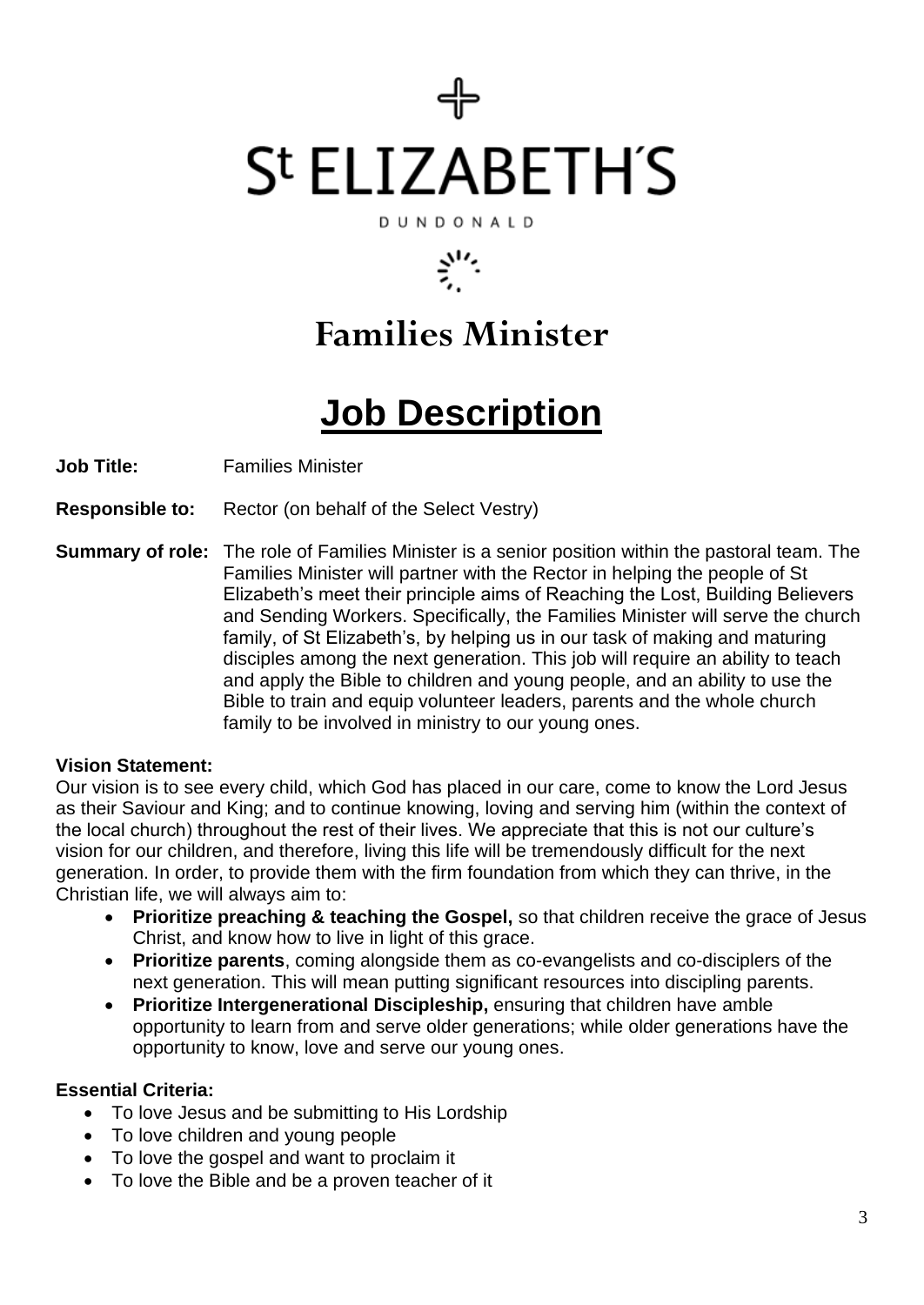- To hold clear evangelical convictions in accordance with [what we believe](https://www.stelizabeths.church/whatwebelieve) as a church
- To love the church, seeing youth and children as very much part of it
- To have a proven track record working as part of a team.
- To relate well to people, both inside and outside the church
- To have previous experience working with children and young people and co-ordinating and training volunteer leaders
- To have a clear Access NI history regarding suitability to work with children.

#### **Desirable Criteria:**

- A minimum of 3-years experience in pastoral ministry.
- To be in possession of a full driving license and use of a car (unless exempt due to a medical condition / disability).
- Competence in working with Information Technology including word processing, spread sheets, basic design programmes and social media.
- Educational qualifications at an A-level standard (or equivalent) and 5 GCSE's (or equivalent) at grades A\*- C including English and Mathematics.

#### **Principal Responsibilities:**

- To partner with the Rector in planning, developing and implementing the key aims of reaching the lost, building the believer and sending the worker.
- Alongside others, to develop and implement a strategy, which will enable the people of St Elizabeth's minister effectively to children, teenagers and families.
- To partner with parents, enabling them to bring up their children to know, love and serve the Lord Jesus. This will include writing and/or select materials that can be used by parents in family discipleship.
- To encourage our youth and children's leaders, and train and equip them in their ministries. This will include providing suitable resources to enable ministries to function effectively.
- To recruit, train and manage, at least one, dedicated 'Youth Intern' at any one time.
- To invest in the lives of children and young people, by prayerfully teaching them God's Word and demonstrating to them what a life transformed by the gospel looks like.
- To help children and young people understand and take their place in the local church. This will mean helping to identify ways that children and young people can serve the whole church family.
- To encourage, promote and advocate for intergenerational ministry. This could be through active involvement in All-Age Services and other church meetings. (This could also involve having oversight of what we call TASTE on Sunday evenings)
- To look for opportunities for the church to reach new families with the good news of Jesus (e.g. after-schools work, schools ministry etc)
- To liaise with the Safeguarding Trust panel, ensuring that all volunteers have had Access NI checks and are trained in our Child Protection Procedures.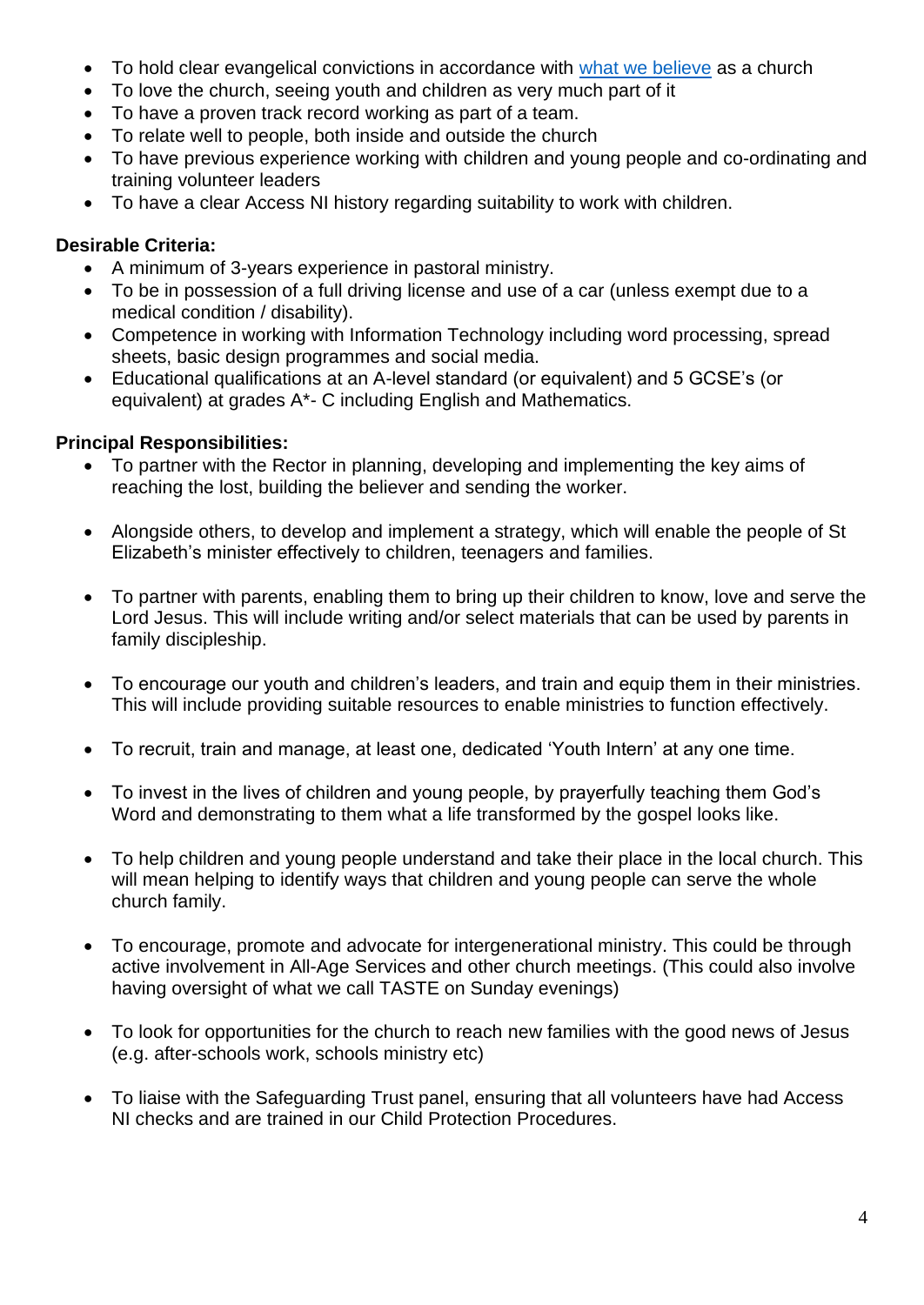## **Terms & Conditions**

| <b>Job Title:</b>                   | <b>Families Minister</b>                                                                                                                                                                                                                                       |
|-------------------------------------|----------------------------------------------------------------------------------------------------------------------------------------------------------------------------------------------------------------------------------------------------------------|
| Name & Address of employer:         | <b>The Select Vestry</b><br><b>St Elizabeth's Church</b><br><b>Church Green</b><br>Dundonald<br>Co Down<br><b>BT16 2LP</b>                                                                                                                                     |
| Date of Commencement of employment: | Negotiable<br>A clear AccessNI check must be received<br>prior to commencement.                                                                                                                                                                                |
| <b>Duration of Employment:</b>      | 6-month probationary period<br>3 years (which could be extended)                                                                                                                                                                                               |
| <b>Hours of Work:</b>               | 40 hours per week<br>The Families Minister will be expected to<br>attend Sunday services, staff meetings, and<br>a variety of other committees and team<br>meetings.                                                                                           |
|                                     | 1 day off (24 hours) per week on the same<br>day (+ 1 additional day per month)                                                                                                                                                                                |
| <b>Remuneration:</b>                | £24,000 - £30,000<br>(depending on experience & reviewed<br>annually)                                                                                                                                                                                          |
| <b>Pension:</b>                     | A pension scheme will be offered                                                                                                                                                                                                                               |
| Holidays:                           | 6 weeks paid holiday per year. Bank &<br>public holidays are in addition to this. The 6<br>weeks paid holiday include 1 week after<br>Christmas and 1 week after Easter.                                                                                       |
| <b>Responsible to:</b>              | The Rector<br>(on behalf of the Select Vestry)                                                                                                                                                                                                                 |
| <b>Personal Development:</b>        | The Families Minister will be encouraged to<br>attend at least one annual training<br>conference (e.g. GYD Residential) per<br>annum. They will also be expected to make<br>use of training papers, books, blogs and<br>podcasts to further their development. |

*Full 'Terms & Conditions', including Sick Pay and Maternity/Paternity Leave entitlement, are included in our 'Contract of Employment'. Details available on request*.